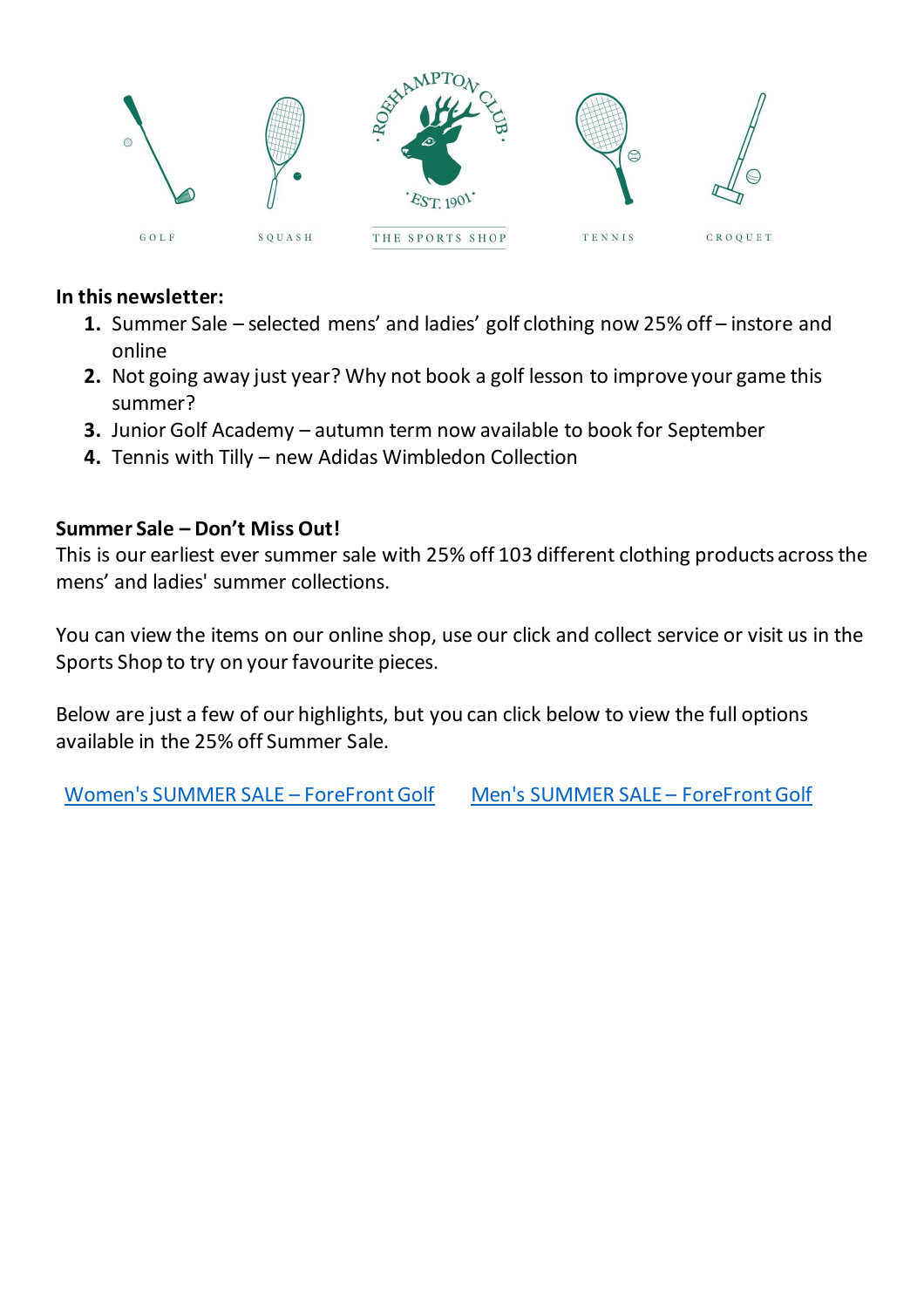#### For her ...



Röhnisch Ladies Firm Pirat £59.95 £79.95 SALE



Röhnisch Ladies Pulse Poloshirt £44.95 £59.95 SALE



Adidas Ladies Texture Full Zip Layer £37.50 £50.00 SALE



Röhnisch Ladies Pulse Sleeveless Poloshirt £42.70 £56.95



SALE



Röhnisch Ladies Comfort **Stretch Skort** £59.95 £79.95



Röhnisch Ladies Direction Poloshirt £44.95 £59.95





Röhnisch Ladies Move Skort £59.95 £79.95





Röhnisch Ladies Embrace Skort £59.95 £79.95 SALE



SALE

Chervò Ladies Acciarino Polo £48.75 £65.00



Chervò Ladies Giarin Bermuda

Short

SALE

£72.75 £97.00

Röhnisch Ladies Miko Sleeveless Poloshirt £42.70 £56.95 SALE



Chervò Ladies Jel Skort £89.65 £119.50





Röhnisch Ladies Miko Sleeveless Polo Shirt £42.70 £56.95



Chervò Ladies Jonatha Skort £88.15 £117.50





Röhnisch Ladies Kia Skort £52.45 £69.95 **SALE** 

**Röhnisch Ladies Direction** Sleeveless £42.75 £56.95 SALE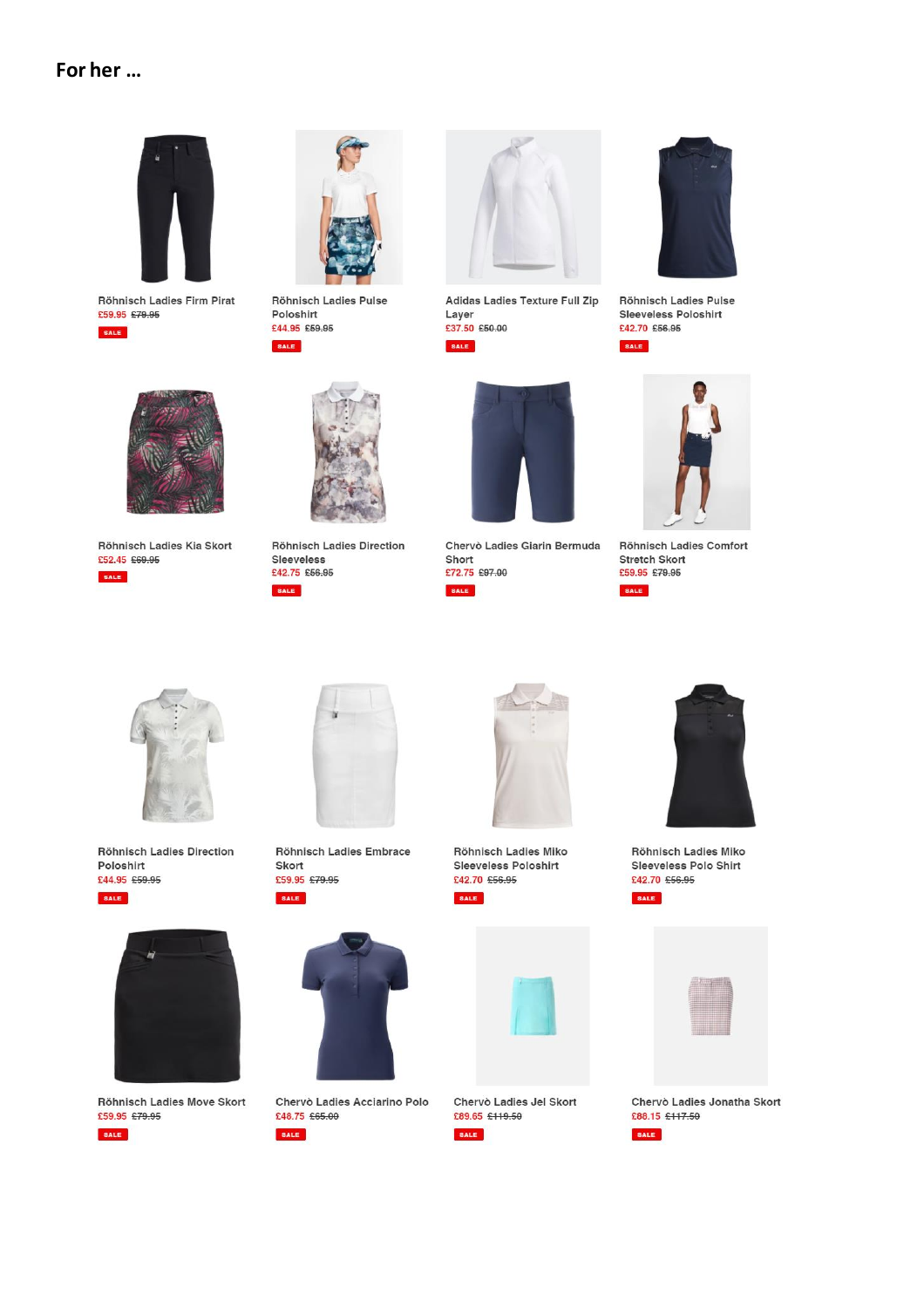#### For him ...



**Under Armour Men's UA** Playoff Polo 2.0 £33.75 £45.00 SALE





Under Armour Men's

**Performance Printed Polo** 

Under Armour Men's UA Playoff 2.0 1/4 Zip £45.00 £60.00 **SALE** 



J.Lindeberg Bran Golf Mid Layer £67.50 £90.00



Under Armour Men's T2G Polo £30.00 £40.00 **SALE** 

 $=$ 

J.Lindeberg Owen Slim Fit

Golf Polo

£60.00 £80.00



**Under Armour Men's Storm** Midlayer 1/2 Zip £45.00 £60.00 SALE



J.Lindeberg Heath Regular Fit **Golf Polo** £41.25 £55.00



J.Lindeberg Stan Regular Fit **Golf Polo** £48.75 £65.00



J.Lindeberg Joey Seamless Mid Layer £97.50 £130.00 SALE

J.Lindeberg Tour Tech Reg Fit **Golf Polo** £48.75 £65.00

J.Lindeberg Tour Tech Reg Fit







Adidas Men's Cargo Short £41.25 £55.00 **SALE** 



J.Lindeberg Robin Golf Mid Layer £82.50 £110.00







## Improve your golf this summer with our PGA Professionals

SALE

Print Polo

£48.75 £65.00

**SALE** 

With the current restrictions on travel in place, if you are staying local this summer why not book in with one of our PGA Professionals for a golf lesson or two to improve your game? We have five fantastic professionals on hand seven days a week to help lower your scores and we offer packages of three and six hours as well as 30- or 60-minute lessons.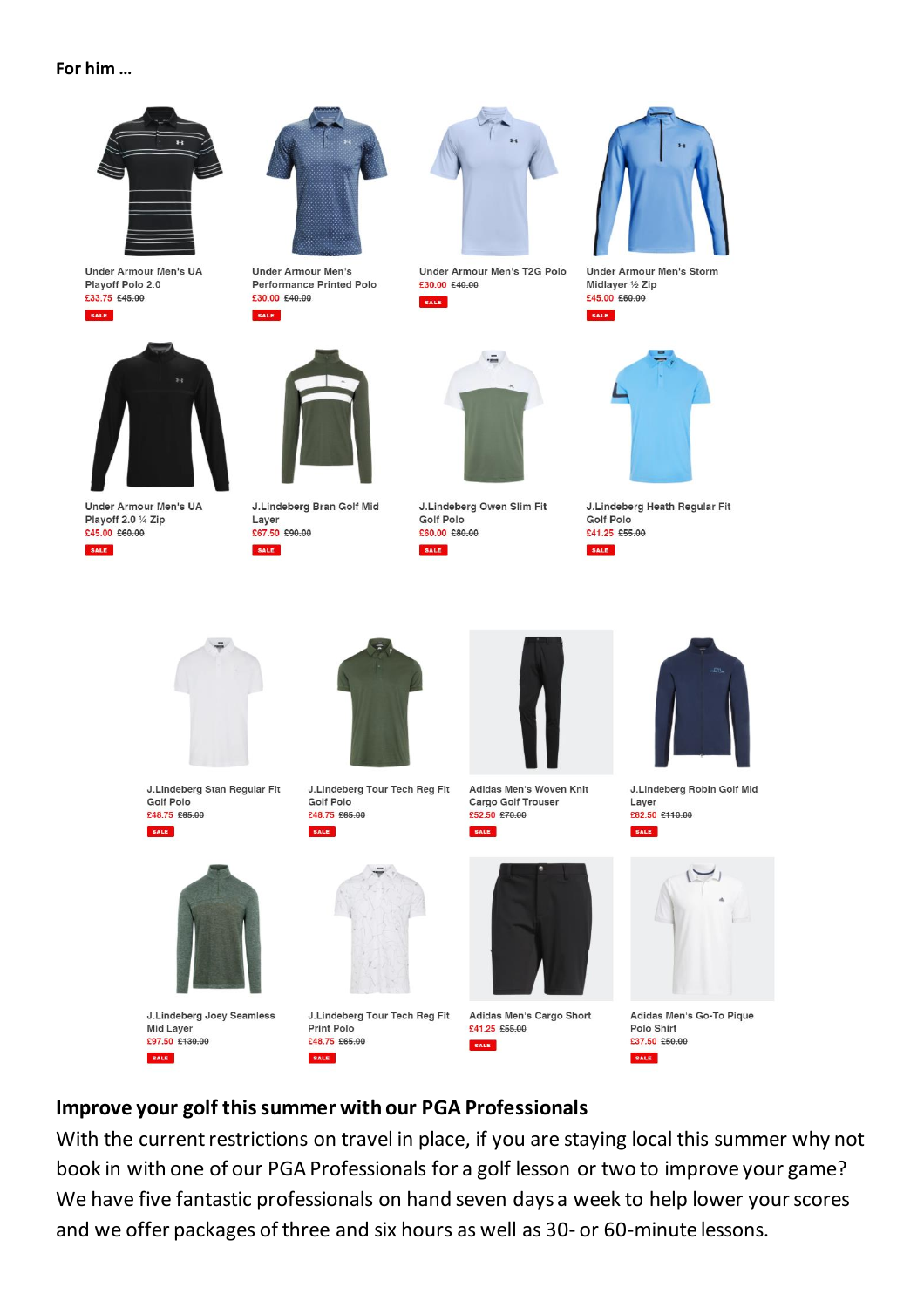Whether it be learning to hit more fairways in our fantastic performance studio with the help of Trackman Technology or having a playing lesson on the course to improve your course management and scoring – we are here to help with every aspect of the game.

Lessons are available to book online with all coaches, please click the link below to start your way to a better game! If you have any further questions, please contact [ricky.pharo@roehamptonclub.co.uk](mailto:ricky.pharo@roehamptonclub.co.uk) [Schedule Appointment with Roehampton Club \(as.me\)](https://roehamptonclub.as.me/schedule.php)

## **Junior Golf Academy – Autumn Term – Starting in September**

We are delighted to announce our dates for our autumn term of the Junior Golf Academy starting in September. We have had over 100 children join us in our summer term and it has been fantastic to see so many juniors enjoying their golf. We have increased the number of places available across the groups and we hope to see many Juniors join us for another term.

The Junior Academy will be hosted by PGA Professionals Jake Watson, Nicole Stewart, and Wesley Byatt, who will deliver a fun structured programme for all levels covering all aspects of the game, aimed at developing solid fundamentals in a fun learning environment through games-based learning.

Please find opposite details of the groups, times and costings for the autumn term which is 13 weeks starting week commencing 6<sup>th</sup> September until  $12^{\text{th}}$  December with Half Term  $25^{\text{th}} - 31^{\text{st}}$ October

We shall offer two after-school sessions on Wednesday evenings for seven weeks while daylight allows. Places are offered on a first-come, first-served basis and payment must be made to reserve a place due to the high demand. **Book now:** 

# **Junior Golf Academy**



| Autumn Term Timetable                                                 |
|-----------------------------------------------------------------------|
| $6th$ September – 12 <sup>th</sup> December (Half Term 25.10 – 31.10) |
| 13 Weeks                                                              |

|                                          | Time                                     | Coach  | Number of                                | <b>Number</b> of | Price* |  |  |
|------------------------------------------|------------------------------------------|--------|------------------------------------------|------------------|--------|--|--|
| Day                                      |                                          |        |                                          |                  |        |  |  |
|                                          |                                          |        | Weeks                                    | <b>Juniors</b>   |        |  |  |
| <b>Academy Discovery Squad 5-7 years</b> |                                          |        |                                          |                  |        |  |  |
| Wednesday                                | 4pm-5pm                                  | Jake   | 7                                        | 6                | £120   |  |  |
| Saturday                                 | 9am-10am                                 | Wes &  | 13                                       | 12               | £220   |  |  |
|                                          |                                          | Jake   |                                          |                  |        |  |  |
| Sunday                                   | 9am-10am                                 | Jake   | 13                                       | 6                | £220   |  |  |
|                                          | <b>Academy Discovery Squad 7-9 years</b> |        |                                          |                  |        |  |  |
| Wednesday                                | 5pm-6pm                                  | Jake   | 7                                        | 6                | £120   |  |  |
| Saturday                                 | $10am-11am$                              | Wes &  | 13                                       | 12               | £220   |  |  |
|                                          |                                          | lake   |                                          |                  |        |  |  |
| Saturday                                 | 11am-12pm                                | Wes &  | 13                                       | 12               | £220   |  |  |
|                                          |                                          | Jake   |                                          |                  |        |  |  |
| Saturday                                 | 12pm-1pm                                 | Wes    | 13                                       | 6                | £220   |  |  |
| Sunday                                   | $10am-11am$                              | Jake & | 13                                       | 12               | £220   |  |  |
|                                          |                                          | Nicole |                                          |                  |        |  |  |
| Sunday                                   | 11am-12pm                                | Jake & | 13                                       | 12               | £220   |  |  |
|                                          |                                          | Nicole |                                          |                  |        |  |  |
|                                          |                                          |        | <b>Academy Explorer Squad 10 + years</b> |                  |        |  |  |
| Saturday                                 | 1pm-2pm                                  | Jake   | 13                                       | 6                | £220   |  |  |
| Saturday                                 | 2pm-3pm                                  | Wes    | 13                                       | 6                | £220   |  |  |
| Sunday                                   | 12pm-1pm                                 | Jake & | 13                                       | 12               | £220   |  |  |
|                                          |                                          | Nicole |                                          |                  |        |  |  |
|                                          | Academy Explorer & Challenger 13+ years  |        |                                          |                  |        |  |  |
| Saturday                                 | 2pm-3pm                                  | Jake   | 13                                       | 6                | £220   |  |  |
| Sunday                                   | 2pm-4pm                                  | Jake   | 13                                       | 6                | £440   |  |  |